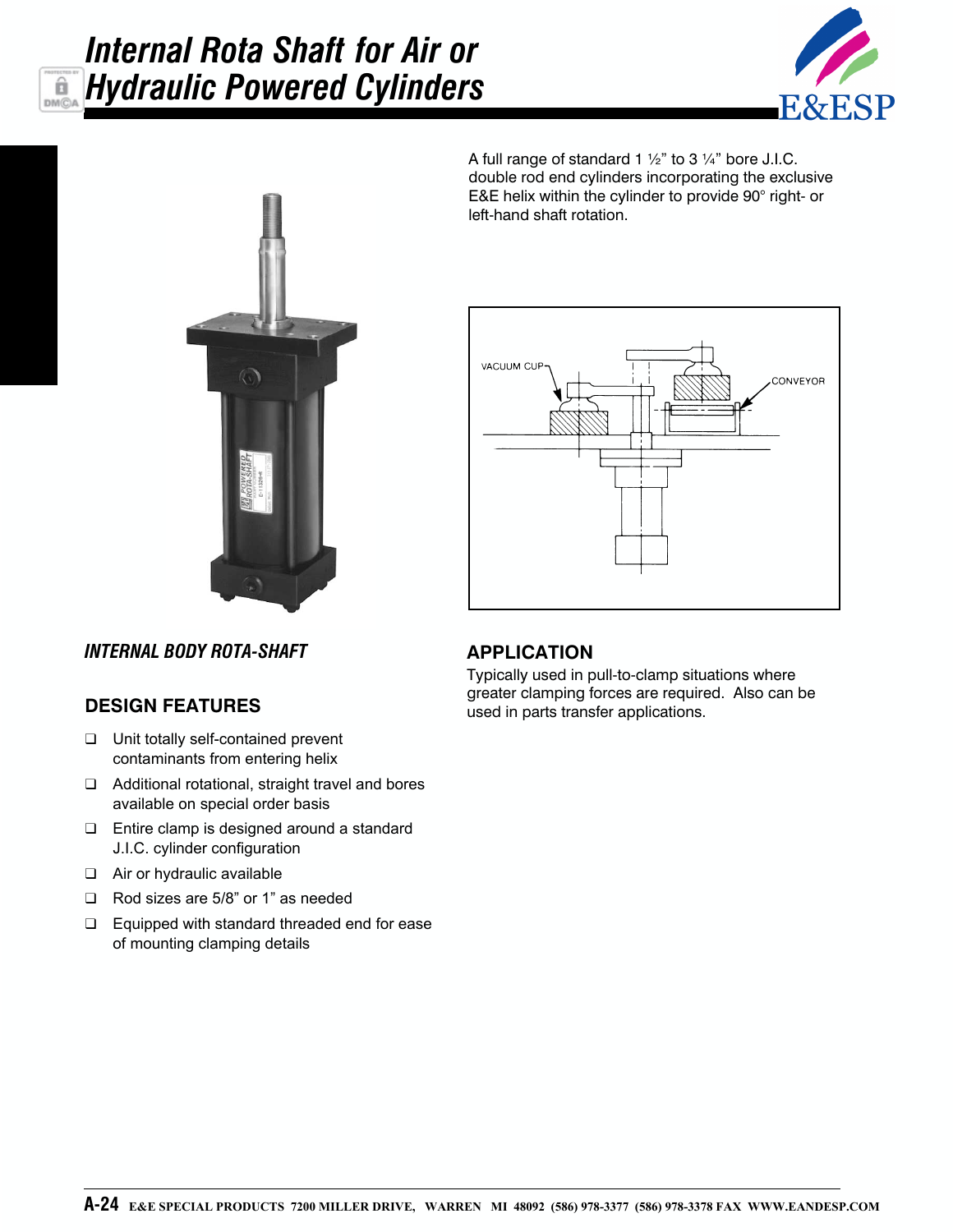

## *Internal Rota Shaft for Air or Hydraulic Powered Cylinders*





**RIGHT HAND ROTATION SHOWN, LEFT HAND ALSO STANDARD.**

|                                       |           |                                                                         | <b>AIR POWERED</b> |               |                 |      |      |      |      |     |       |      |      |      |     |      |      |       |      |             |     |
|---------------------------------------|-----------|-------------------------------------------------------------------------|--------------------|---------------|-----------------|------|------|------|------|-----|-------|------|------|------|-----|------|------|-------|------|-------------|-----|
|                                       |           | <b>DIMENSIONS</b><br><b>CYL. BORE</b><br><b>PART</b><br><b>CAD FILE</b> |                    |               |                 |      |      |      |      |     |       |      |      |      |     |      |      |       |      |             |     |
| Click box to<br>download CAD <b>I</b> |           |                                                                         | <b>NAME</b>        | <b>NUMBER</b> | <b>DIAMETER</b> | A    |      |      |      |     |       | G    | н    | J    | n   |      | M    | N     | P    | R           |     |
|                                       | 2DWG 3DWG | <b>STP</b>                                                              | E58151             | E58151-(R/L)  | $1 - 1/2$       | 2.00 | 3.38 | 1.43 | 2.75 | .32 | 8.12  | 1.81 | 1.00 | .81  | .38 | 2.25 | 1.25 | 1.124 | .625 | $7/16 - 20$ | .25 |
|                                       | 2DWG 3DWG | <b>STP</b>                                                              | E58201             | E58201-(R/L)  | 2.0             | 2.50 | 4.12 | 1.84 | 3.38 | .38 | 8.12  | 1.81 | 1.00 | .81  | .38 | 2.25 | 1.25 | 1.124 | .625 | 7/16-20     | .32 |
|                                       | 2DWG 3DWG | <b>STP</b>                                                              | E58251             | E58251-(R/L)  | $2 - 1/2$       | 3.00 | 4.62 | 2.19 | 3.88 | .38 | 8.25  | 1.81 | 1.00 | .81  | .38 | 2.62 | 1.25 | 1.124 | .625 | $7/16 - 20$ | .32 |
|                                       | 2DWG 3DWG | <b>STP</b>                                                              | E11326             | E11326-(R/L)  | $3 - 1/4$       | 3.75 | 5.50 | 2.76 | 4.69 | .44 | 10.47 | 2.50 | 1.00 | 1.50 | .62 | 3.25 | 1.62 | 1.499 | 1.00 | $3/4 - 16$  | .38 |

MAXIMUM RECOMMENDED OPERATING PRESSURE – 250 PSI AIR – 500 PSI HYDRAULIC MAXIMUM VELOCITY – 120 IN./MIN.

|                              |               |             |                 | <b>HYDRAULIC POWERED</b> |                  |      |      |      |      |     |       |      |      |                   |     |      |      |       |      |             |     |
|------------------------------|---------------|-------------|-----------------|--------------------------|------------------|------|------|------|------|-----|-------|------|------|-------------------|-----|------|------|-------|------|-------------|-----|
|                              |               |             | <b>CAD FILE</b> | <b>PART</b>              | <b>CYL. BORE</b> |      |      |      |      |     |       |      |      | <b>DIMENSIONS</b> |     |      |      |       |      |             |     |
| Click box to<br>download CAD |               | <b>NAME</b> | <b>NUMBER</b>   | <b>DIAMETER</b>          | A                | B    | C    | D    | Е    |     | G     | Н    | J    | K                 |     | M    | N    | P     | R    |             |     |
|                              | 2DWG 3DWG     | <b>STP</b>  | E48151          | E48151-(R/L)             | $1 - 1/2$        | 2.50 | 4.25 | 1.63 | 3.44 | .44 | 9.12  | 1.81 | 1.00 | .81               | .38 | 2.25 | 1.25 | .124  | .625 | $7/16 - 20$ | .38 |
|                              | 2DWG3DWG      | <b>STP</b>  | E10201          | E10201-(R/L)             | 2.0              | 3.00 | 5.12 | 2.05 | 4.12 | .56 | 10.85 | 2.50 | 1.00 | 1.50              | .62 | 2.82 | 1.62 | 1.499 | 1.00 | $3/4 - 16$  | .44 |
|                              | 2DWG 3DWG STP |             | E10251          | $E10251-(R/L)$           | $2 - 1/2$        | 3.50 | 5.62 | 2.55 | 4.62 | .56 | 10.97 | 2.50 | 1.00 | 1.50              | .62 | 2.82 | 1.62 | 1.499 | 1.00 | $3/4 - 16$  | .44 |

# Ordering Information (Example)<br>E58151 - R/L - HP2 - CP2 - HS4 - CS4

| <b>n</b> ight | head | cap  | head cap      |      |
|---------------|------|------|---------------|------|
| or            | port | port | switch switch |      |
| left          | pos. | pos. | pos.          | pos. |

MAXIMUM RECOMMENDED OPERATING PRESSURE-1500 PSI HYDRAULIC MAXIMUM VELOCITY – 120 IN./MIN. SPECIFY: -R (RIGHT-HAND) -L (LEFT-HAND)

#### **CAD Directory**

Linear-Rotary\Internal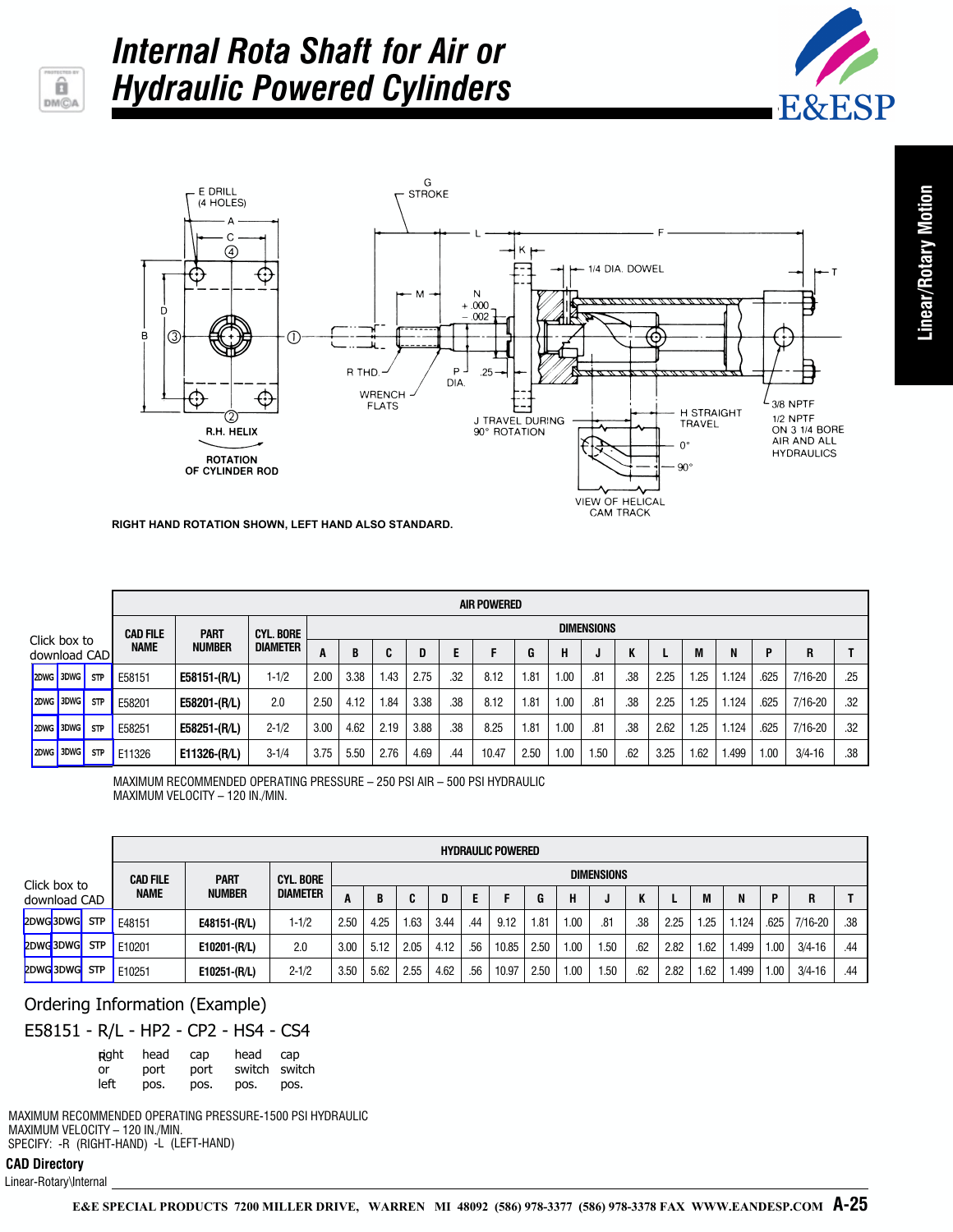# *Internal Powered Double Rod End Rota-Shaft*





A full range of standard 1  $\frac{1}{2}$ " to 3  $\frac{1}{4}$ " bore J.I.C. double rod end cylinders incorporating the exclusive E&E helix within the cylinder to provide 90° right- or left-hand shaft rotation.



### **DESIGN FEATURES**

ô

**DMC** 

- ❑ Precision machined cam track
- ❑ Hardened housing
- ❑ Precision cam roller hardened and ground
- ❑ Standard J.I.C. cylinders
- ❑ Variety of bore sizes and shaft diameters available
- ❑ Offers air or hydraulic versatility
- ❑ Additional rotational, straight travel, and bores available on a special order basis
- ❑ Double rod end for switching capability
- ❑ Rods accept standard switch rods and dogs
- ❑ Extended tie rods for switch bracket mounting
- ❑ Equipped with standard threaded end for ease of mounting clamping details

### **APPLICATION**

Typically used in pull-to-clamp situations where greater clamping forces are required and position sensing is required.